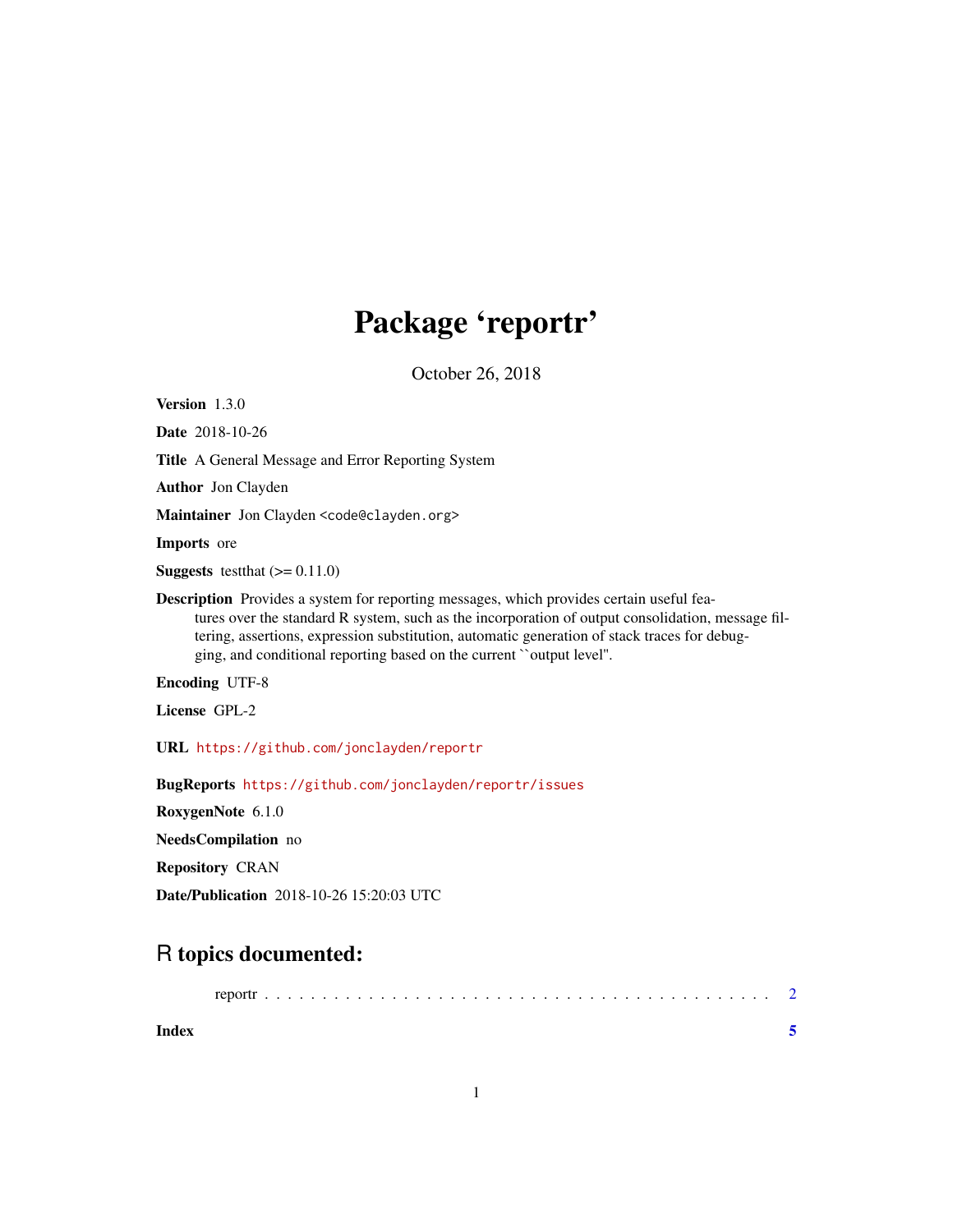#### Description

Functions for reporting informative messages, warnings and errors. These are provided as alternatives to the [message](#page-0-0), [warning](#page-0-0) and [stop](#page-0-0) functions in base R.

#### Usage

```
setOutputLevel(level)
getOutputLevel()
withReportrHandlers(expr)
ask(..., default = NULL, valid = NULL, prefixFormat = NULL)report(level, ..., prefixFormat = NULL)
flag(level, ...)
reportFlags()
clearFlags()
assert(expr, ..., level = OL$Error, prefixFormat = NULL,
 envir = parent.frame())
```
#### Arguments

| level        | The level of output message to produce, or for set Output Level, the minimum<br>level to display. See Details.                                                                                                                                   |
|--------------|--------------------------------------------------------------------------------------------------------------------------------------------------------------------------------------------------------------------------------------------------|
| expr         | An expression to be evaluated.                                                                                                                                                                                                                   |
| $\cdots$     | Objects which can be coerced to mode character. These will be passed through<br>function es (from the ore package) for expression substitution, and then printed<br>with no space between them. Options to es, such as round, may also be given. |
| default      | A default return value, to be used when the message is filtered out or the output<br>level is above Question.                                                                                                                                    |
| valid        | For ask, a character vector of valid responses. If necessary, the question will<br>be asked repeatedly until the user gives a suitable response. (Matching is not<br>case-sensitive.)                                                            |
| prefixFormat | The format of the string prepended to the message. See Details.                                                                                                                                                                                  |
| envir        | For assert, the environment in which to evaluate the specified expression.                                                                                                                                                                       |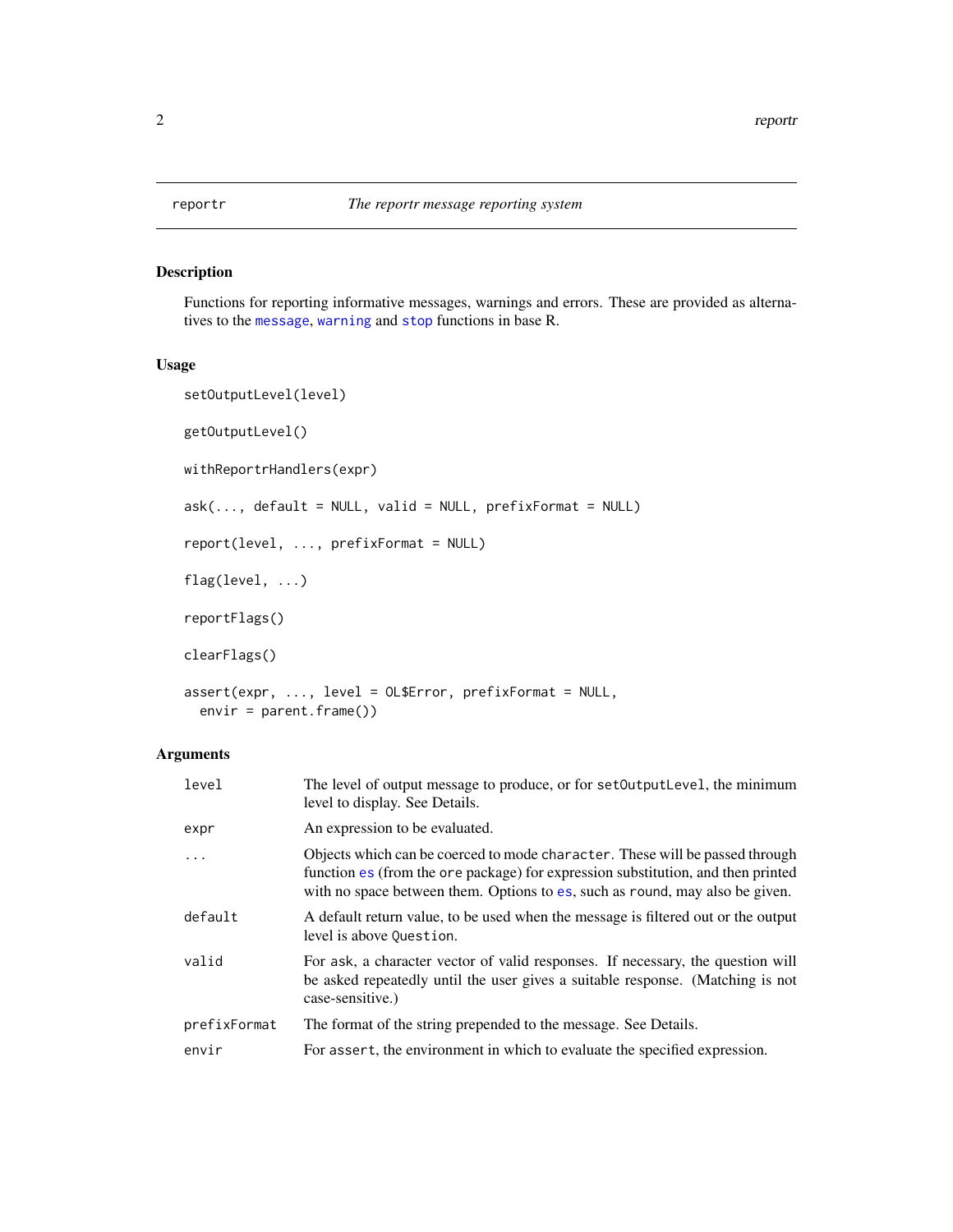#### <span id="page-2-0"></span>reportr<sub>23</sub>

#### Details

The reportr system for reporting messages provides certain useful features over the standard R system, such as the incorporation of output consolidation, message filtering, expression substitution, automatic generation of stack traces for debugging, and conditional reporting based on the current "output level". Messages of level at least equal to the value of option reportrStderrLevel are written to standard error ([stderr](#page-0-0)); others are written to standard output ([stdout](#page-0-0)).

The output level is set by the setOutputLevel function, and governs whether a particular call to report will actually report anything. Output levels are described by the OL object, a list with components Debug, Verbose, Info, Warning, Question, Error and Fatal. Any call to report using a level lower than the current output level will produce no output. If report is called before setOutputLevel, the output level will default to Info (with a message).

The flag function is called like report, but it stores messages for later reporting, like [warning](#page-0-0), rather than reporting them immediately. Stored messages are reported when report is next called, at which point multiple instances of the same message are consolidated where possible. The user may also manually force stored messages to be reported by calling reportFlags, or remove them with clearFlags. Note that the output level at the time that reportFlags is called (implicitly or explicitly) will determine whether the flags are printed.

The ask function requests input from the user, using [readline](#page-0-0), at output level Question. The text argument then forms the text of the question, and ask returns the text entered by the user.

The assert function asserts that its first argument evaluates to TRUE, and prints an error message if not (or warning, etc., according to the specified output level for the message).

The call report( $Error, \ldots$ ) is largely similar to  $stop(\ldots)$  in most cases, except that a stack trace will be printed if the current output level is Debug. The "abort" restart is invoked in any case. No other standard conditions are signalled by report. Stack traces can be generated at lower output levels, if desired, by setting the reportrStackTraceLevel option.

The withReportrHandlers function evaluates expr in a context in which R errors, warnings and messages will be handled by reportr, rather than by the standard R functions.

The prefixFormat argument to report and ask controls how the output message is formatted. It takes the form of a [sprintf](#page-0-0)-style format string, but with different expansions for percent-escapes. Specifically, "%d" expands to a series of stars indicating the current stack depth; "%f" gives the name of the function calling report or ask; "%l" and "%L" give lower and upper case versions of the level of the message, respectively; and "%p" expands to the ID of the current R process (see [Sys.getpid](#page-0-0)). The default is "%d%L: ", giving a prefix such as " $*$  \* INFO: ", but this default can be overridden by setting the reportrPrefixFormat option.

A number of other options influence the output produced by reportr. getOutputLevel and setOutputLevel get and set the reportrOutputLevel option, which can be set directly if preferred. The options reportrMessageFilterIn and reportrMessageFilterOut can contain a single character string representing a Perl regular expression, in which case only messages which match (reportrMessageFilterIn) or do not match (reportrMessageFilterOut) the regular expression will be retained. Likewise, the reportrStackFilterIn and reportrStackFilterOut options filter the call stack.

#### Value

These functions are mainly called for their side effects, but getOutputLevel returns the current output level, withReportrHandlers returns the value of the evaluated expression, and ask returns a character vector of length one giving the user's response.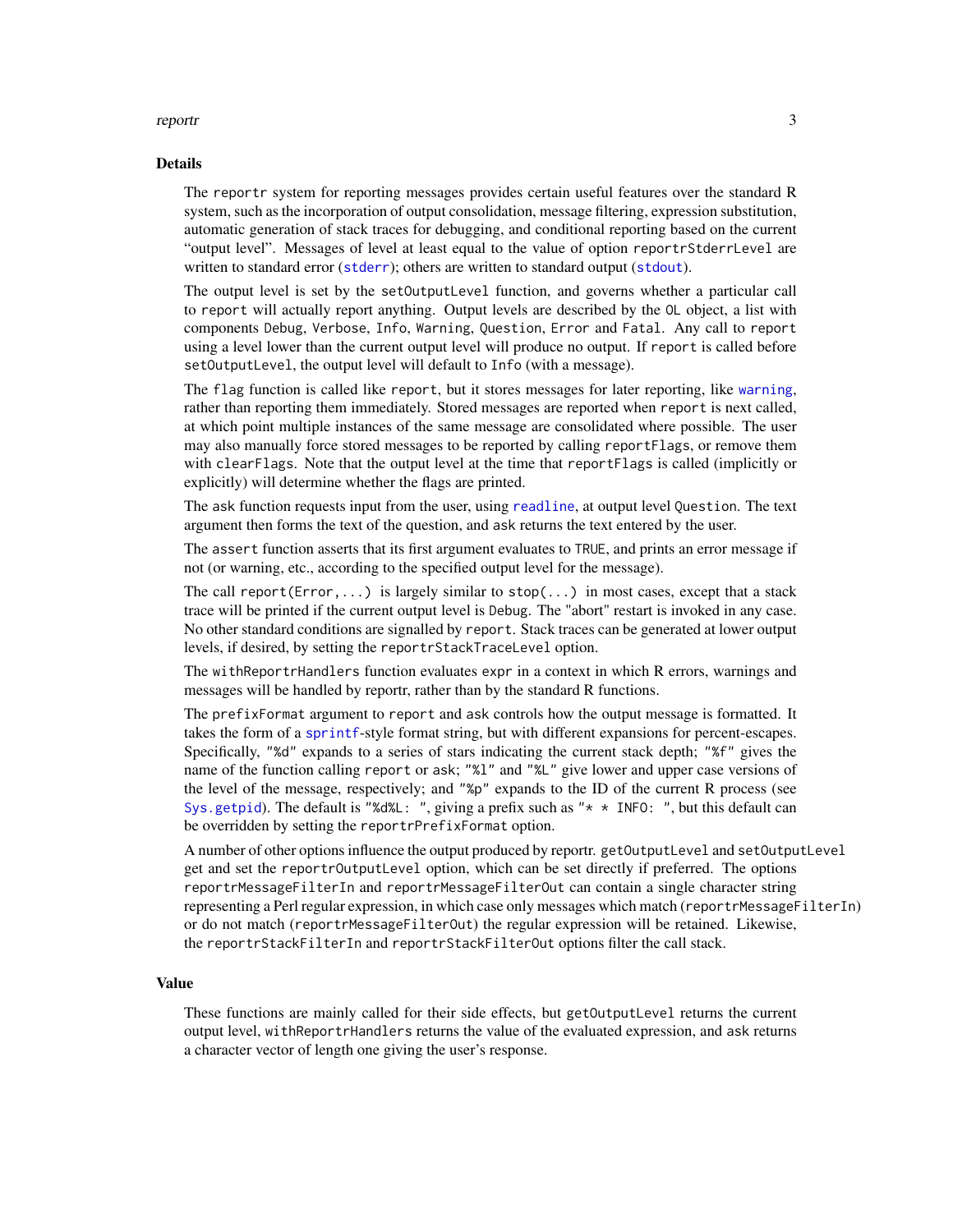#### <span id="page-3-0"></span>Author(s)

Jon Clayden

#### See Also

[es](#page-0-0) (in package ore) for expression substitution (which is performed on messages). [message](#page-0-0), [warning](#page-0-0), [stop](#page-0-0) and [condition](#page-0-0) for the normal R message and condition signalling framework.

#### Examples

```
setOutputLevel(OL$Warning)
report(Info, "Test message") # no output
setOutputLevel(OL$Info)
report(Info, "Test message") # prints the message
flag(Warning, "Test warning") # no output
flag(Warning, "Test warning") # repeated warning
reportFlags() # consolidates the warnings and prints the message
## Not run: name <- ask("What is your name?")
report(OL$Info, "Hello, #{name}")
## End(Not run)
```